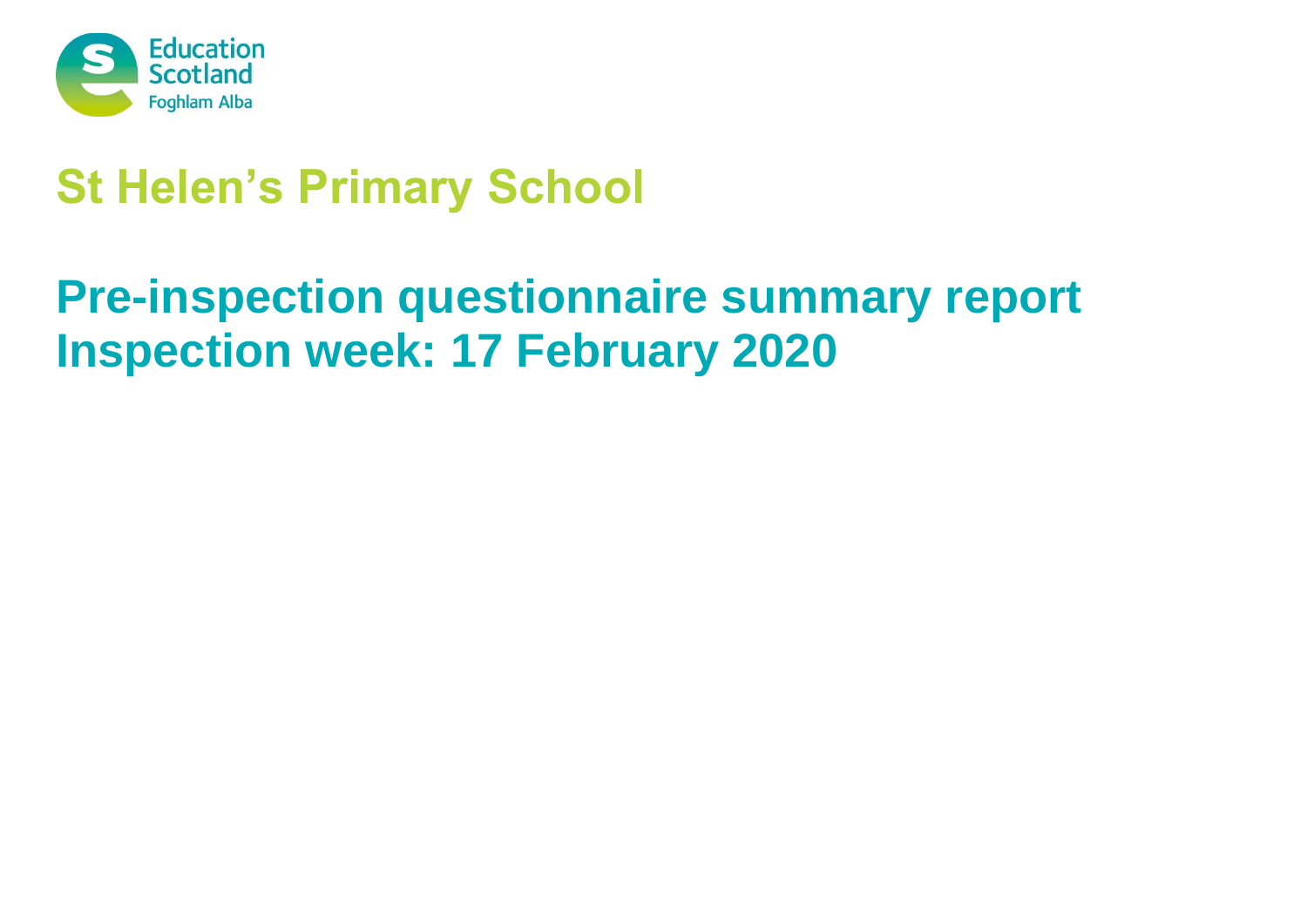# **Questionnaire for children in primary stages (01)**

# **01 Your experience by percentage (sharing)**

| Q<br>No. | <b>Question</b>                                                                                                      | <b>Response</b><br>Count | <b>Agree</b><br>% | <b>Disagree</b><br>% | Don't<br>know % | Didn't<br>answer % |
|----------|----------------------------------------------------------------------------------------------------------------------|--------------------------|-------------------|----------------------|-----------------|--------------------|
| 4        | I feel safe when I am at school.                                                                                     | 238                      | 94.12             | 0.00                 | 5.46            | 0.42               |
| 5        | My school helps me to feel safe.                                                                                     | 238                      | 95.38             | 0.00                 | 4.2             | 0.42               |
| 6        | I have someone in my school I can speak to if I am upset or worried about<br>something.                              | 238                      | 91.18             | 0.42                 | 7.98            | 0.42               |
| 7        | Staff treat me fairly and with respect.                                                                              | 238                      | 96.22             | 0.00                 | 3.36            | 0.42               |
| 8        | Other children treat me fairly and with respect.                                                                     | 238                      | 83.19             | 3.36                 | 13.03           | 0.42               |
| 9        | My school helps me to understand and respect other people.                                                           | 238                      | 96.22             | 0.00                 | 2.94            | 0.84               |
| 10       | My school is helping me to become confident.                                                                         | 238                      | 84.87             | 1.68                 | 10.92           | 2.52               |
| 11       | My school teaches me how to lead a healthy lifestyle.                                                                | 238                      | 95.8              | 0.00                 | 3.78            | 0.42               |
| 12       | There are lots of chances at my school for me to get regular exercise.                                               | 238                      | 93.7              | 0.84                 | 5.04            | 0.42               |
| 13       | My school offers me the opportunity to take part in activities in school beyond the<br>classroom and timetabled day. | 238                      | 91.18             | 0.84                 | 7.56            | 0.42               |
| 14       | I have the opportunity to discuss my achievements outwith school with an adult in<br>school who knows me well.       | 238                      | 90.76             | 0.42                 | 7.98            | 0.84               |
| 15       | My school listens to my views.                                                                                       | 238                      | 90.34             | 1.68                 | 7.56            | 0.42               |
| 16       | My school takes my views into account.                                                                               | 238                      | 80.67             | 1.68                 | 17.23           | 0.42               |
| 17       | I feel comfortable approaching staff with questions or suggestions.                                                  | 238                      | 87.39             | 0.84                 | 11.76           | 0.00               |
| 18       | Staff help me to understand how I am progressing in my school work.                                                  | 238                      | 94.54             | 0.84                 | 3.78            | 0.84               |
| 19       | My homework helps me to understand and improve my work in school.                                                    | 238                      | 80.67             | 5.46                 | 13.45           | 0.42               |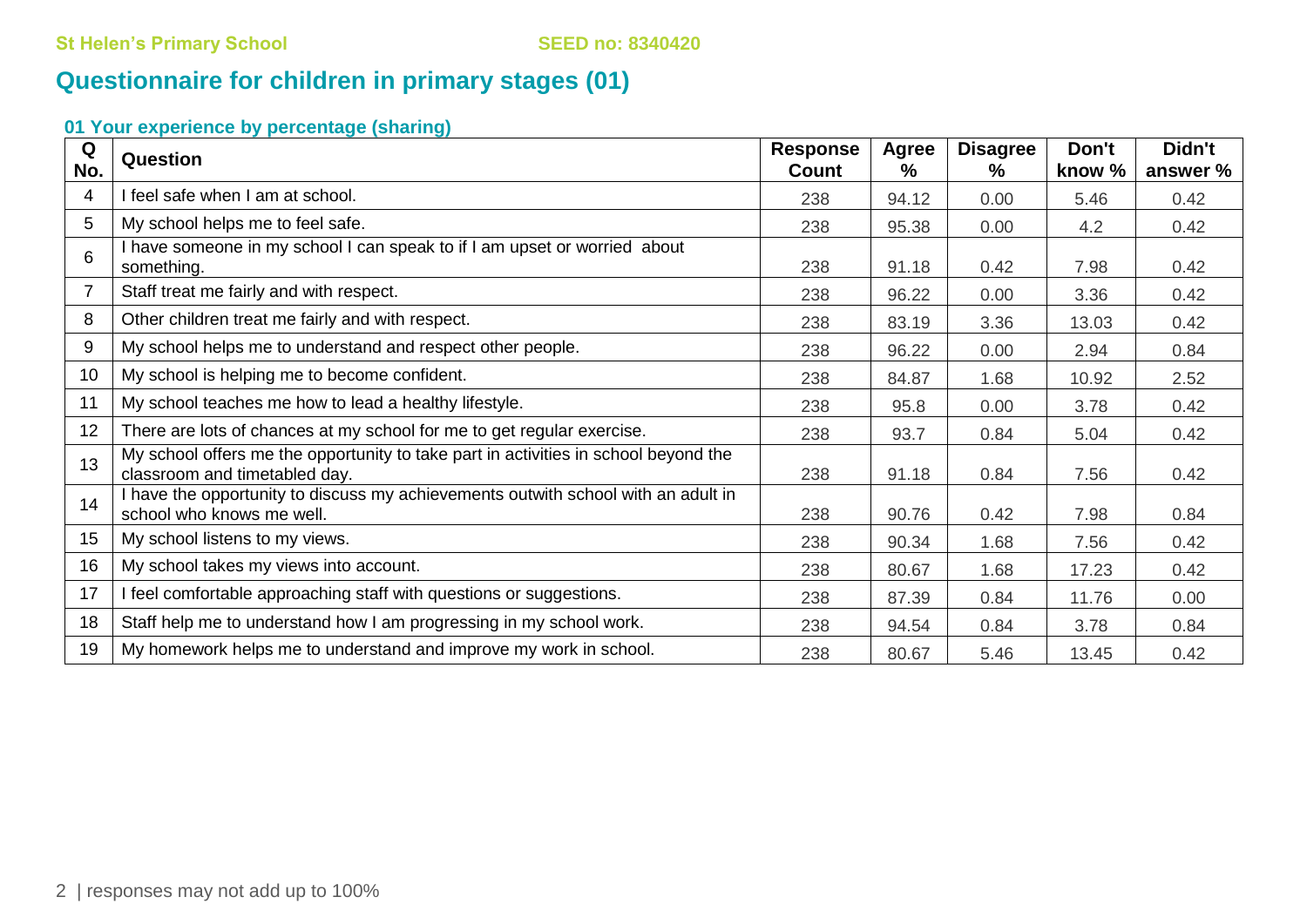**St Helen's Primary School SEED no: 8340420** 

## **01 Your experience by percentage chart (sharing)**

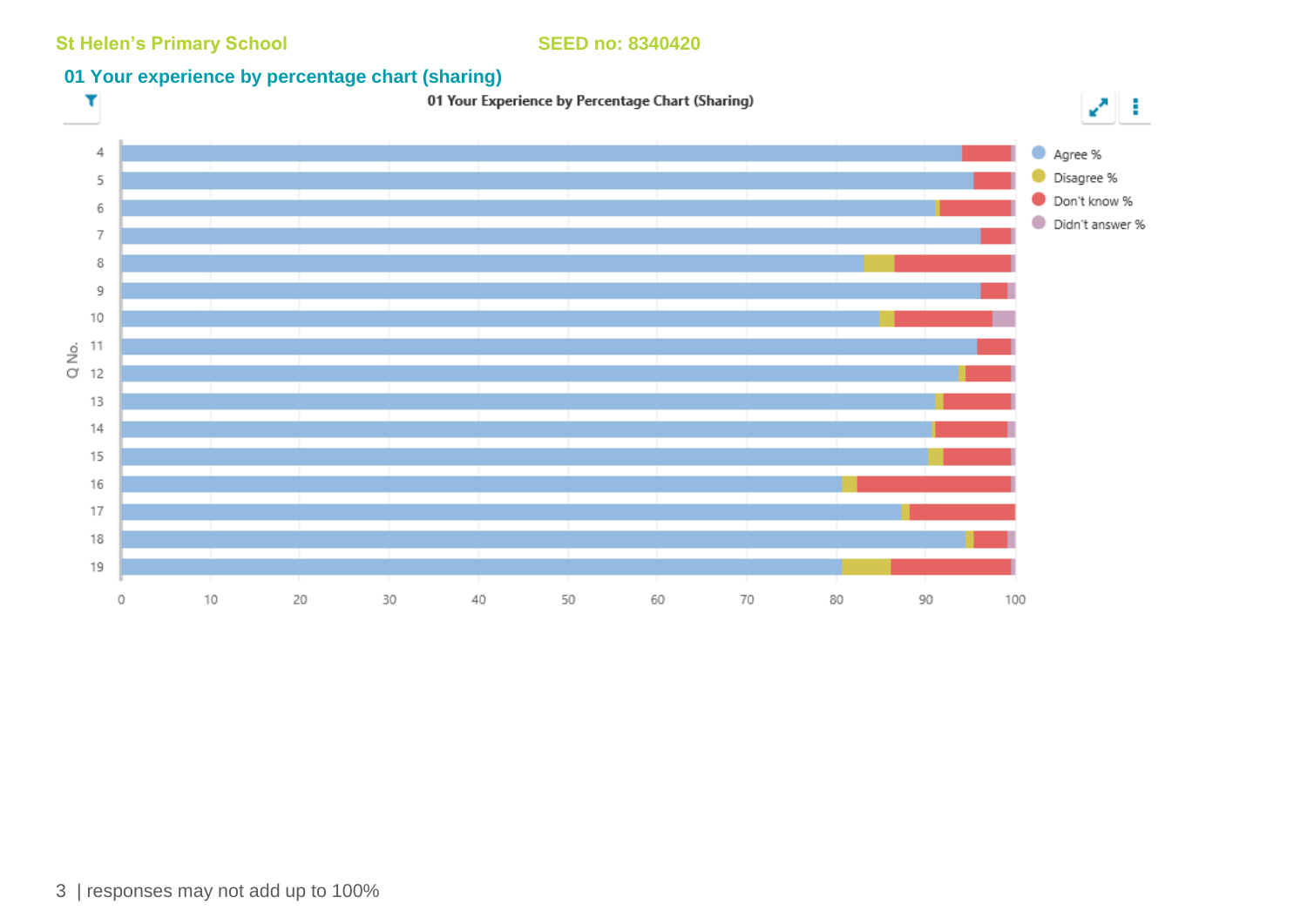### **01 Your experience by percentage 2 (sharing)**

| Q<br>No. | <b>Question</b>                                                    | <b>Response</b><br><b>Count</b> | All of the<br>time % | Some of the<br>time % | Not very<br>often % | Don't<br>know % | Didn't<br>answer % |
|----------|--------------------------------------------------------------------|---------------------------------|----------------------|-----------------------|---------------------|-----------------|--------------------|
| 20       | Other children behave well.                                        | 238                             | 12.18                | 81.51                 | 3.78                | 2.52            | 0.00               |
| 21       | My teachers ask me about what things I want to<br>learn in school. | 238                             | 50.42                | 40.34                 | 6.3                 | 2.52            | 0.42               |
| 22       | enjoy learning at school.                                          | 238                             | 51.26                | 39.92                 | 6.72                | 1.26            | 0.84               |
| 23       | I feel that my work in school is hard enough.                      | 238                             | 49.58                | 41.6                  | 5.04                | 2.94            | 0.84               |
| 24       | I know who to ask to get help if I find my work<br>too hard.       | 238                             | 82.77                | 14.71                 | 0.84                | 1.26            | 0.42               |
| 25       | am encouraged by staff to do the best I can.                       | 238                             | 87.39                | 11.34                 | 0.00                | 0.84            | 0.42               |
| 26       | am happy with the quality of teaching in my<br>school.             | 238                             | 86.97                | 10.92                 | 0.00                | 1.26            | 0.84               |

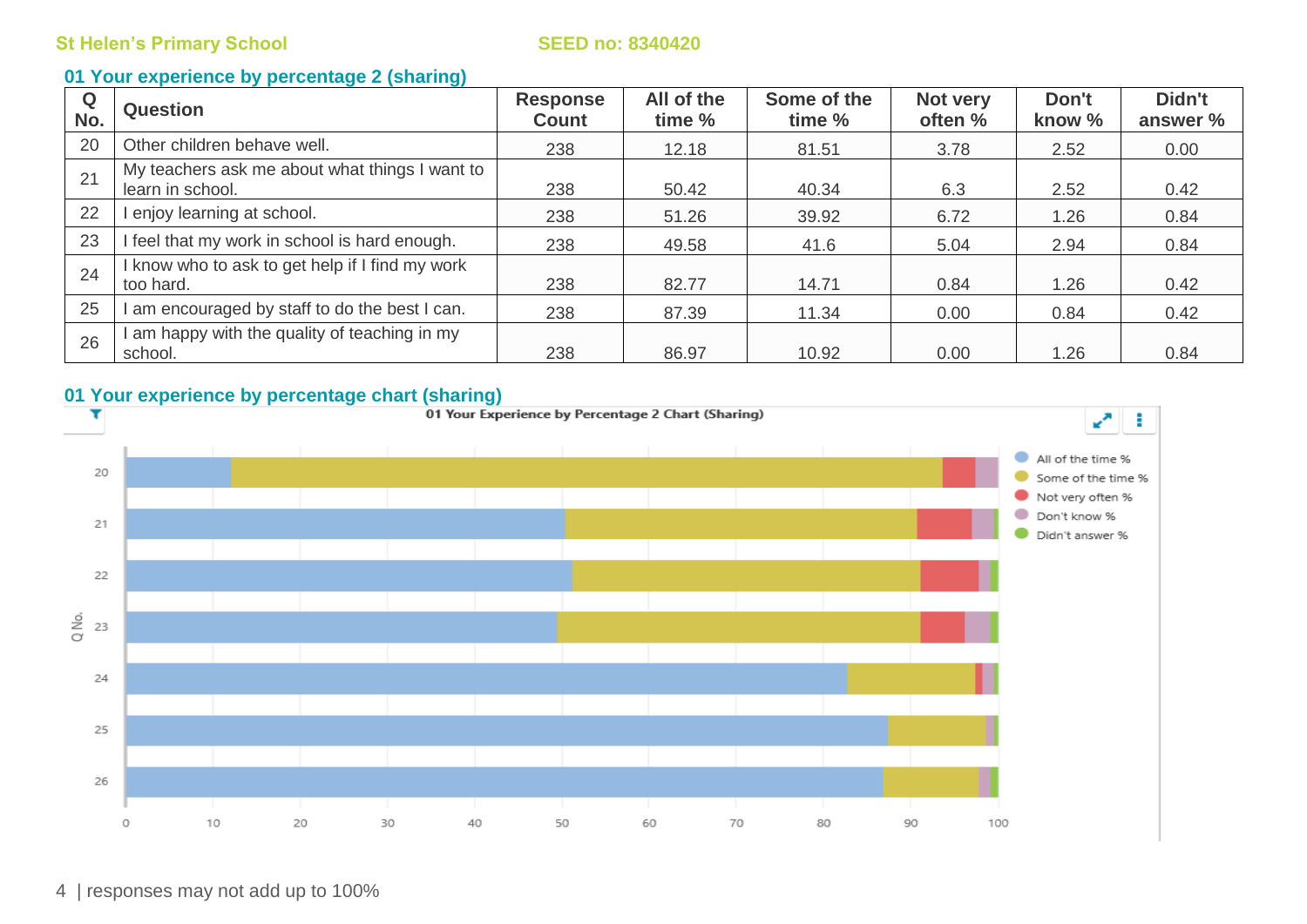### **01 Your experience by percentage (sharing) bullying**

| No.    | <b>Question</b>                         | <b>Response</b><br><b>Count</b> | Agree  <br>$\frac{6}{6}$ | <b>Disagree</b><br>$\frac{6}{6}$ | <b>Never</b><br>experienced % | Didn't<br>answer % |
|--------|-----------------------------------------|---------------------------------|--------------------------|----------------------------------|-------------------------------|--------------------|
| $\sim$ | My school deals well with any bullying. | 238                             | 66.81                    | .68                              | 31.09                         | ∪.4∠               |

# **01 Your experience by percentage chart (sharing) bullying**

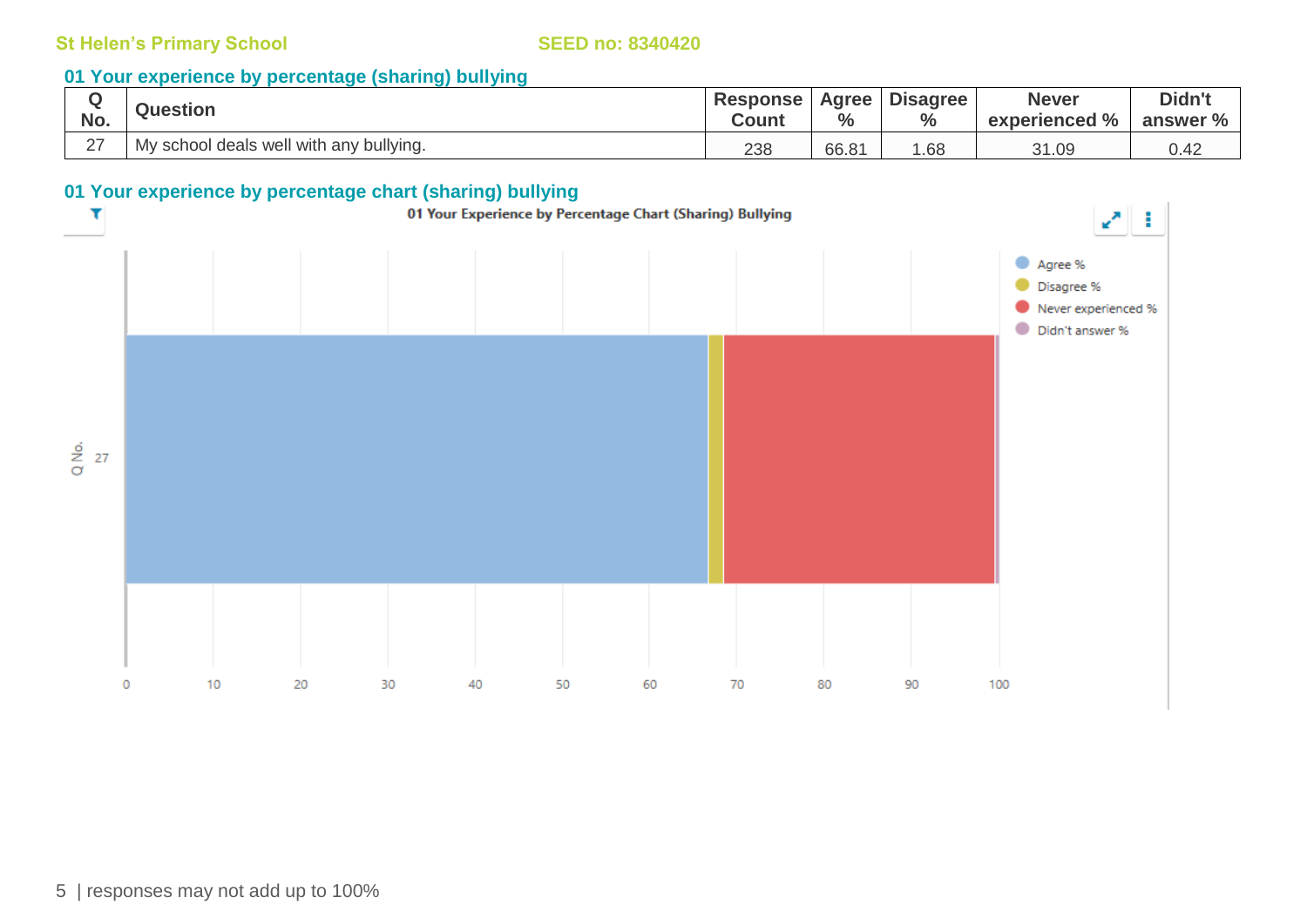# **Questionnaire for parents/carers of children in primary stages (04)**

# **04 Your experience by percentage (sharing)**

| Q<br>No.       | Question                                                                                                                                       | <b>Response</b><br><b>Count</b> | <b>Strongly</b><br>agree % | Agree<br>% | <b>Disagree</b><br>% | <b>Strongly</b><br>disagree<br>$\%$ | Don't<br>know<br>$\%$ | Didn't<br>answer<br>$\%$ |
|----------------|------------------------------------------------------------------------------------------------------------------------------------------------|---------------------------------|----------------------------|------------|----------------------|-------------------------------------|-----------------------|--------------------------|
| 4              | My child likes being at this school.                                                                                                           | 148                             | 56.08                      | 38.51      | 2.7                  | 0.00                                | 0.68                  | 2.03                     |
| 5              | Staff treat my child fairly and with respect.                                                                                                  | 148                             | 60.14                      | 36.49      | 1.35                 | 0.00                                | 1.35                  | 0.68                     |
| 6              | I feel that my child is safe at the school.                                                                                                    | 148                             | 68.24                      | 29.73      | 0.68                 | 0.00                                | 0.68                  | 0.68                     |
| $\overline{7}$ | The school helps my child to feel confident.                                                                                                   | 148                             | 53.38                      | 37.16      | 6.76                 | 0.68                                | 2.03                  | 0.00                     |
| 8              | I feel staff really know my child as an individual.                                                                                            | 148                             | 45.95                      | 44.59      | 6.08                 | 2.03                                | 1.35                  | 0.00                     |
| 9              | My child finds their learning activities hard enough.                                                                                          | 148                             | 31.76                      | 48.65      | 15.54                | 0.00                                | 4.05                  | 0.00                     |
| 10             | My child receives the help he/she needs to do well.                                                                                            | 148                             | 41.89                      | 48.65      | 6.08                 | 2.03                                | 1.35                  | 0.00                     |
| 11             | My child is encouraged by the school to be healthy and take<br>regular exercise.                                                               | 148                             | 46.62                      | 46.62      | 1.35                 | 1.35                                | 3.38                  | 0.68                     |
| 12             | The school supports my child's emotional wellbeing.                                                                                            | 148                             | 43.92                      | 41.22      | 6.08                 | 2.03                                | 6.08                  | 0.68                     |
| 13             | My child is making good progress at the school.                                                                                                | 148                             | 46.62                      | 45.27      | 4.05                 | 1.35                                | 2.03                  | 0.68                     |
| 14             | I receive helpful, regular feedback about how my child is<br>learning and developing e.g. informal feedback, reports and<br>learning profiles. | 148                             | 37.16                      | 43.24      | 17.57                | 0.00                                | 1.35                  | 0.68                     |
| 15             | The information I receive about how my child is doing reaches<br>me at the right time.                                                         | 148                             | 35.14                      | 46.62      | 12.84                | 0.68                                | 4.73                  | 0.00                     |
| 16             | I understand how my child's progress is assessed.                                                                                              | 148                             | 29.05                      | 47.3       | 16.89                | 0.68                                | 6.08                  | 0.00                     |
| 17             | The school gives me advice on how to support my child's<br>learning at home.                                                                   | 148                             | 30.41                      | 49.32      | 16.22                | 2.03                                | 1.35                  | 0.68                     |
| 18             | The school organises activities where my child and I can learn<br>together.                                                                    | 148                             | 33.78                      | 51.35      | 8.78                 | 2.03                                | 4.05                  | 0.00                     |
| 19             | The school takes my views into account when making changes.                                                                                    | 148                             | 25.68                      | 37.16      | 18.92                | 3.38                                | 14.86                 | 0.00                     |
| 20             | I feel comfortable approaching the school with questions,<br>suggestions and/or a problem.                                                     | 148                             | 47.3                       | 39.86      | 8.11                 | 2.7                                 | 2.03                  | 0.00                     |
| 21             | I feel encouraged to be involved in the work of the Parent<br>Council and/or parent association.                                               | 148                             | 35.81                      | 49.32      | 5.41                 | 2.03                                | 7.43                  | 0.00                     |
| 22             | I am kept informed about the work of the Parent Council and/or<br>parent association.                                                          | 148                             | 32.43                      | 50         | 12.16                | 1.35                                | 4.05                  | 0.00                     |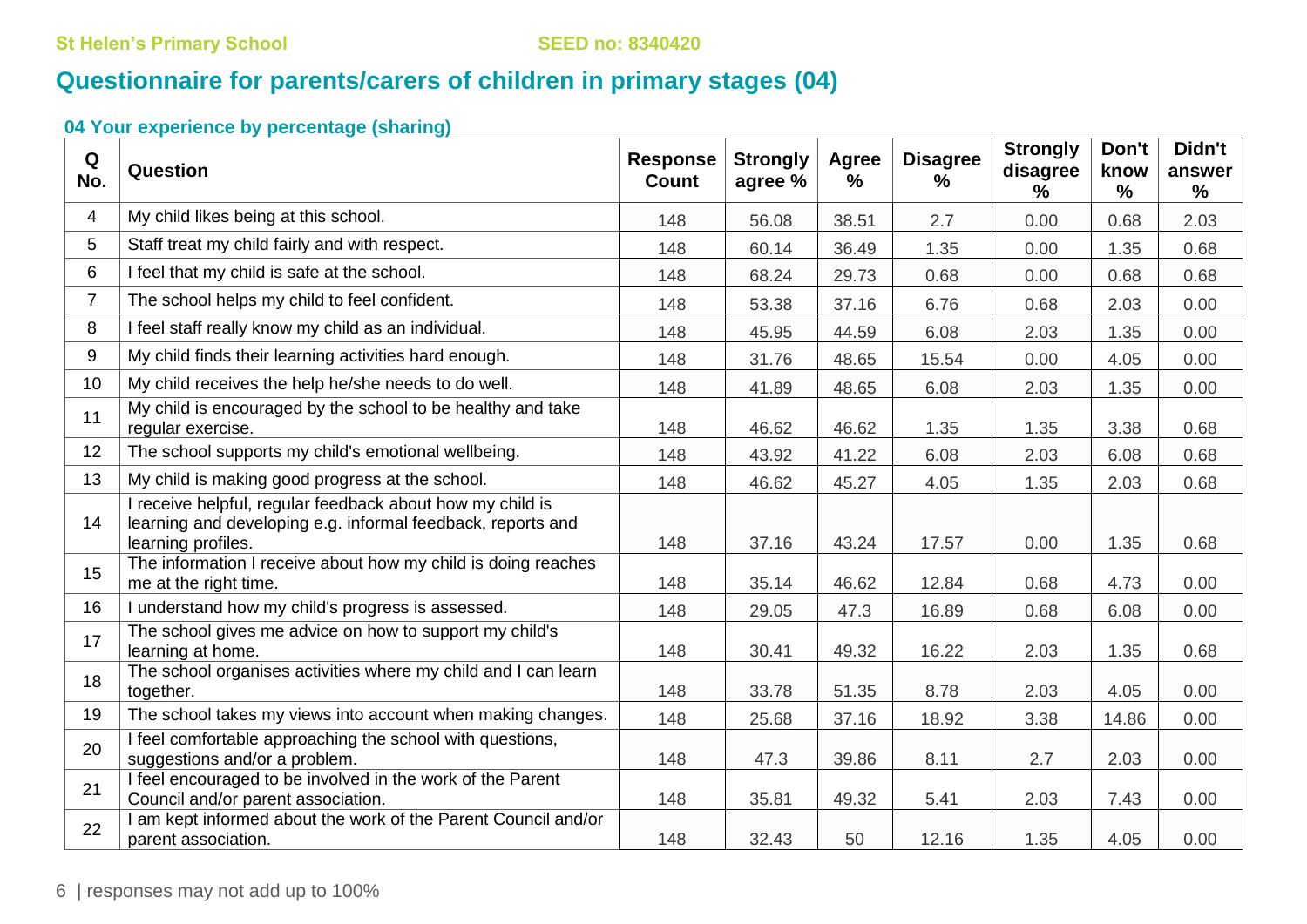| Q<br>No. | <b>Question (cont.)</b>                                      | Response  <br>Count | <b>Strongly</b><br>agree % | Agree<br>% | <b>Disagree</b><br>$\%$ | <b>Strongly</b><br>disagree<br>$\%$ | Don't<br>know<br>% | Didn't<br>answer<br>% |
|----------|--------------------------------------------------------------|---------------------|----------------------------|------------|-------------------------|-------------------------------------|--------------------|-----------------------|
| 23       | am satisfied with the quality of teaching in the school.     | 148                 | 42.57                      | 47.97      | 6.08                    | 1.35                                | 0.68               | 1.35                  |
| 24       | The school is well led and managed.                          | 148                 | 51.35                      | 37.16      | 5.41                    | 1.35                                | 3.38               | 1.35                  |
| 25       | The school encourages children to treat others with respect. | 148                 | 54.05                      | 40.54      | 2.7                     | 0.00                                | 0.68               | 2.03                  |
| 26       | would recommend the school to other parents.                 | 148                 | 50.68                      | 37.84      | 3.38                    | 2.7                                 | 3.38               | 2.03                  |
| 27       | Overall, I am satisfied with the school.                     | 148                 | 51.35                      | 37.16      | 5.41                    | 1.35                                | 2.03               | 2.7                   |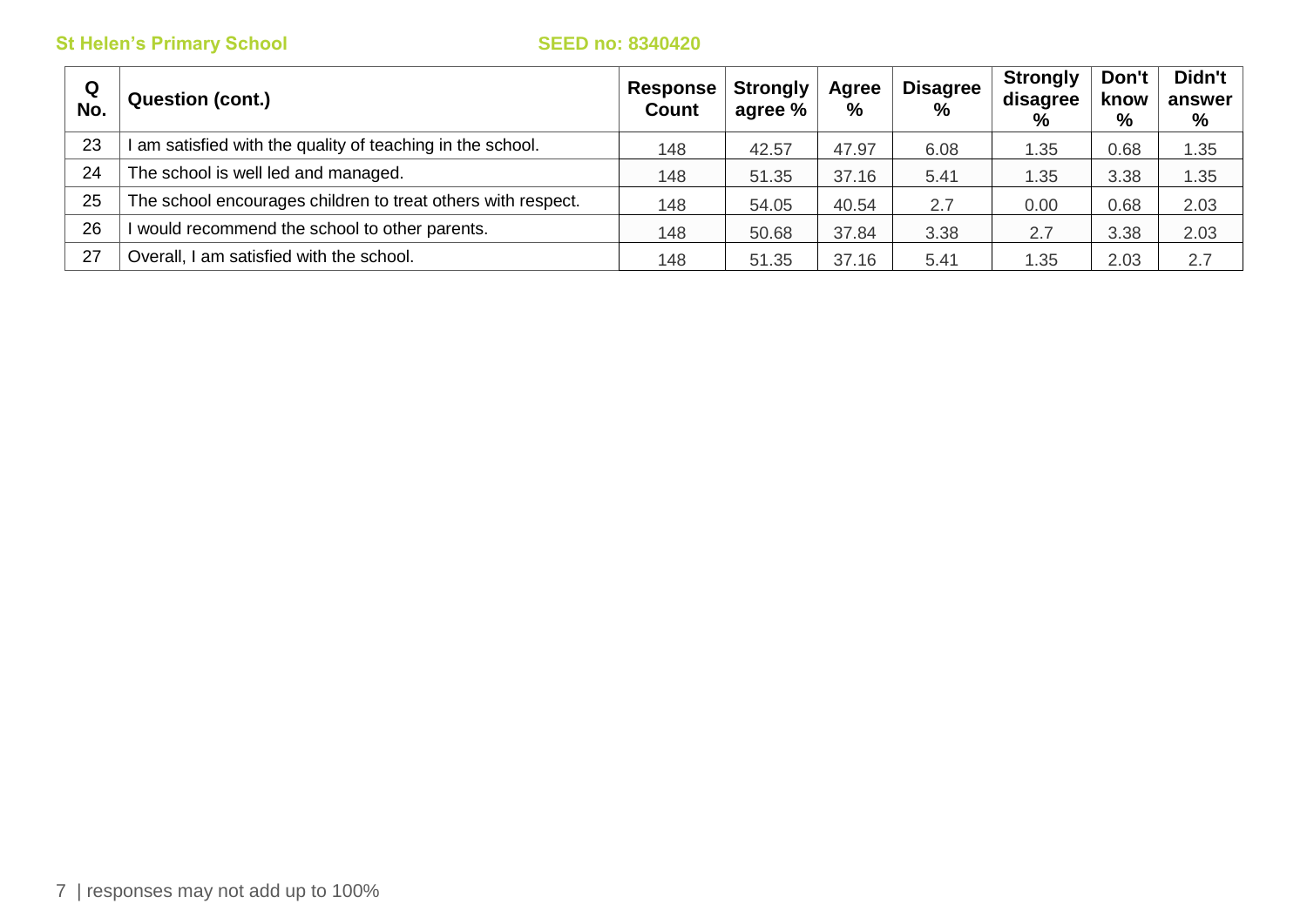# **04 Your experience by percentage chart (sharing)**<br>T a Your Experience by Percentage Chart (Sharing)

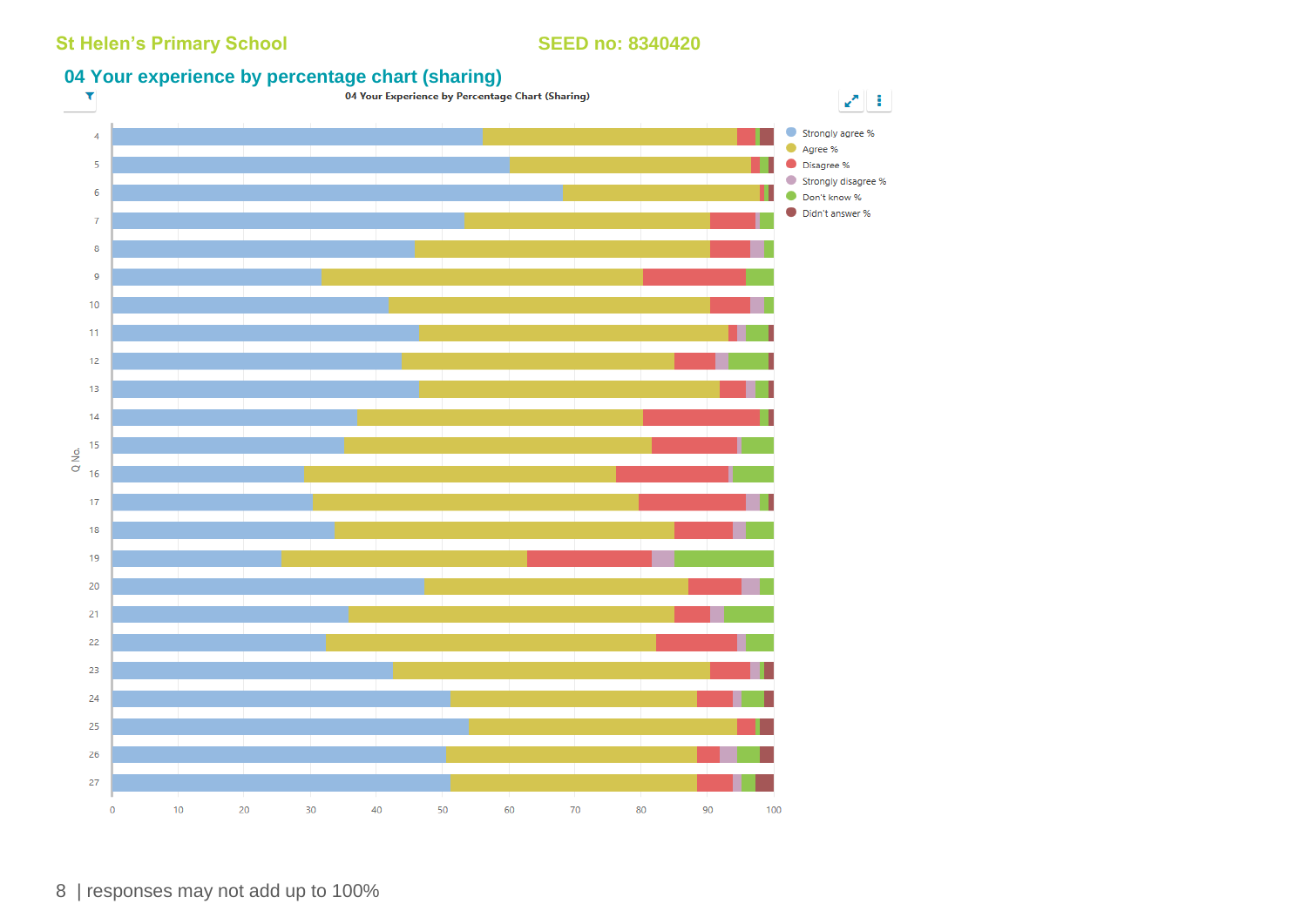### **04 Your experience by percentage (sharing) bullying**

|     | Question                                 | <b>Response</b> | <b>Strongly</b> | Agree | <b>Disagree</b> | <b>Strongly</b> | <b>Never</b>  | Didn't         |
|-----|------------------------------------------|-----------------|-----------------|-------|-----------------|-----------------|---------------|----------------|
| No. |                                          | Count           | agree %         | %     | $\frac{0}{0}$   | disagree %      | experienced % | answer $%$ $ $ |
| 28  | The school deals well with any bullying. | 48 ا            | 16.89           | 33.78 | 4.05            | <u>.</u>        | 41.22         | . . ٽ          |

### **04 Your experience by percentage chart (sharing) bullying**

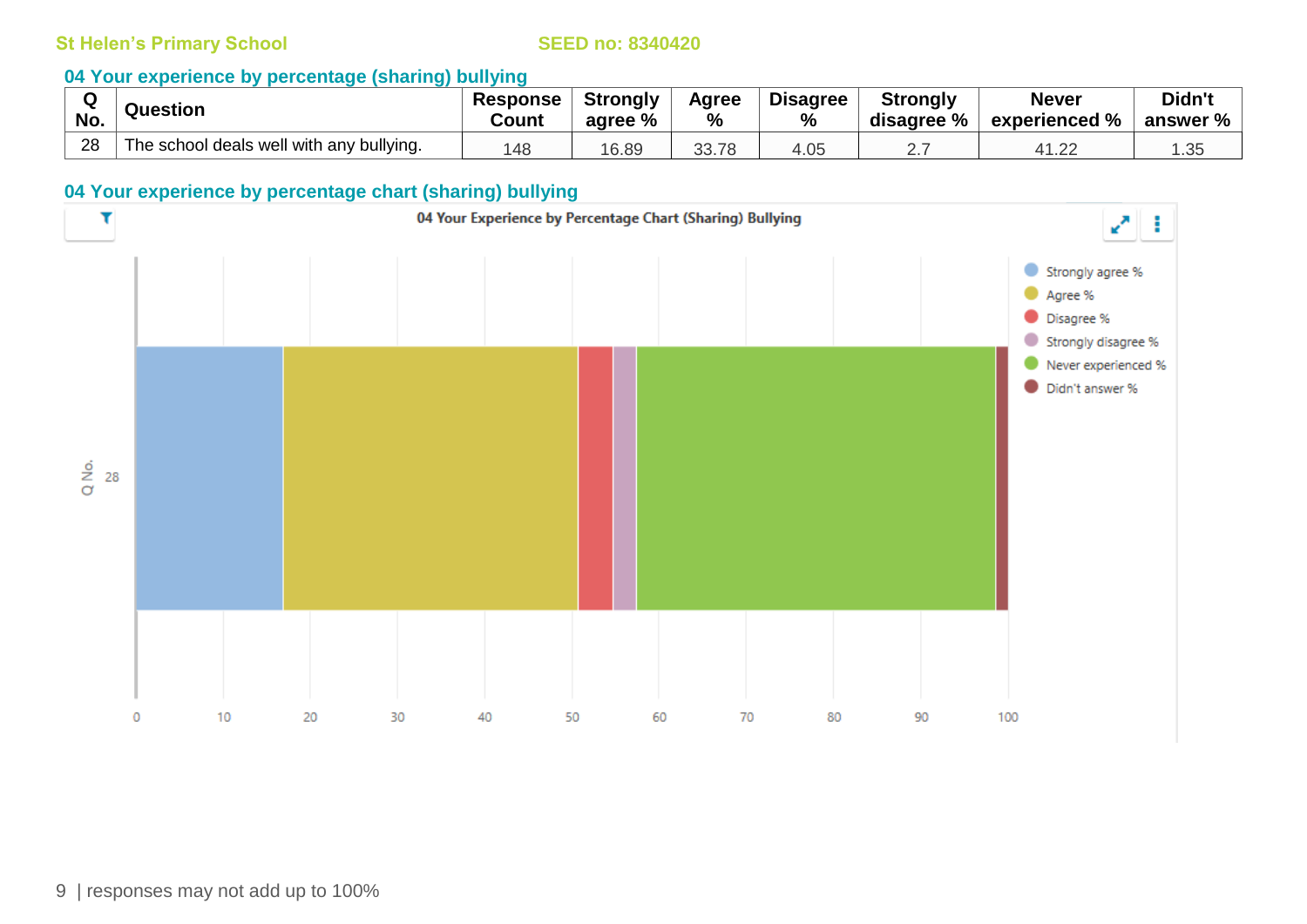# **Questionnaire for partners with the school (06)**

# **06 Your experience by percentage (sharing)**

| Q<br>No.       | Question                                                                                                                                                             | <b>Response</b><br><b>Count</b> | <b>Strongly</b><br>agree % | <b>Agree</b><br>$\frac{0}{0}$ | <b>Disagree</b><br>$\frac{0}{0}$ | <b>Strongly</b><br>disagree<br>$\frac{0}{0}$ | Don't<br>know<br>$\frac{0}{0}$ | N/A<br>$\frac{0}{0}$ | Didn't<br>answer<br>$\frac{0}{0}$ |
|----------------|----------------------------------------------------------------------------------------------------------------------------------------------------------------------|---------------------------------|----------------------------|-------------------------------|----------------------------------|----------------------------------------------|--------------------------------|----------------------|-----------------------------------|
| 3              | My service/organisation works in partnership with<br>the school on a regular basis.                                                                                  | 21                              | 76.19                      | 19.05                         | 0.00                             | 0.00                                         | 4.76                           | 0.00                 | 0.00                              |
| $\overline{4}$ | We are aware of the school's procedures for<br>reporting child protection and safeguarding<br>concerns.                                                              | 21                              | 71.43                      | 23.81                         | 0.00                             | 0.00                                         | 4.76                           | 0.00                 | 0.00                              |
| 5              | My service/organisation has a clear understanding<br>of the school's strategies for raising attainment for<br>all.                                                   | 21                              | 42.86                      | 38.1                          | 0.00                             | 0.00                                         | 4.76                           | 14.29                | 0.00                              |
| 6              | There are effective arrangements in place for jointly<br>planning provision with the school.                                                                         | 21                              | 57.14                      | 23.81                         | 0.00                             | 0.00                                         | 4.76                           | 14.29                | 0.00                              |
| $\overline{7}$ | There are effective arrangements for jointly<br>delivering provision with the school.                                                                                | 21                              | 52.38                      | 28.57                         | 0.00                             | 0.00                                         | 4.76                           | 9.52                 | 4.76                              |
| 8              | My service/organisation is involved in the school's<br>self-evaluation of our joint work.                                                                            | 21                              | 38.1                       | 28.57                         | 0.00                             | 0.00                                         | 4.76                           | 23.81                | 4.76                              |
| 9              | Roles and responsibilities are clearly defined within<br>the partnership.                                                                                            | 21                              | 57.14                      | 33.33                         | 0.00                             | 0.00                                         | 4.76                           | 4.76                 | 0.00                              |
| 10             | Effective arrangements are in place to evaluate the<br>impact of our partnership working.                                                                            | 21                              | 42.86                      | 42.86                         | 0.00                             | 0.00                                         | 4.76                           | 9.52                 | 0.00                              |
| 11             | My service/organisation is kept up to date with<br>changes in the school which may affect the<br>services we deliver.                                                | 21                              | 61.9                       | 28.57                         | 4.76                             | 0.00                                         | 4.76                           | 0.00                 | 0.00                              |
| 12             | The school provides my service/organisation with<br>relevant information about the needs of children<br>and young people.                                            | 21                              | 71.43                      | 19.05                         | 4.76                             | 0.00                                         | 4.76                           | 0.00                 | 0.00                              |
| 13             | Arrangements are in place to support my<br>service/organisation to share relevant information<br>about the progress of children and young people<br>with the school. | 21                              | 52.38                      | 28.57                         | 0.00                             | 0.00                                         | 4.76                           | 14.29                | 0.00                              |
| 14             | The school values the contribution made by my<br>service/organisation.                                                                                               | 21                              | 90.48                      | 4.76                          | 0.00                             | 0.00                                         | 4.76                           | 0.00                 | 0.00                              |
| 15             | The school actively promotes my<br>service/organisation to potential users, as<br>appropriate.                                                                       | 21                              | 61.9                       | 28.57                         | 0.00                             | 0.00                                         | 4.76                           | 4.76                 | 0.00                              |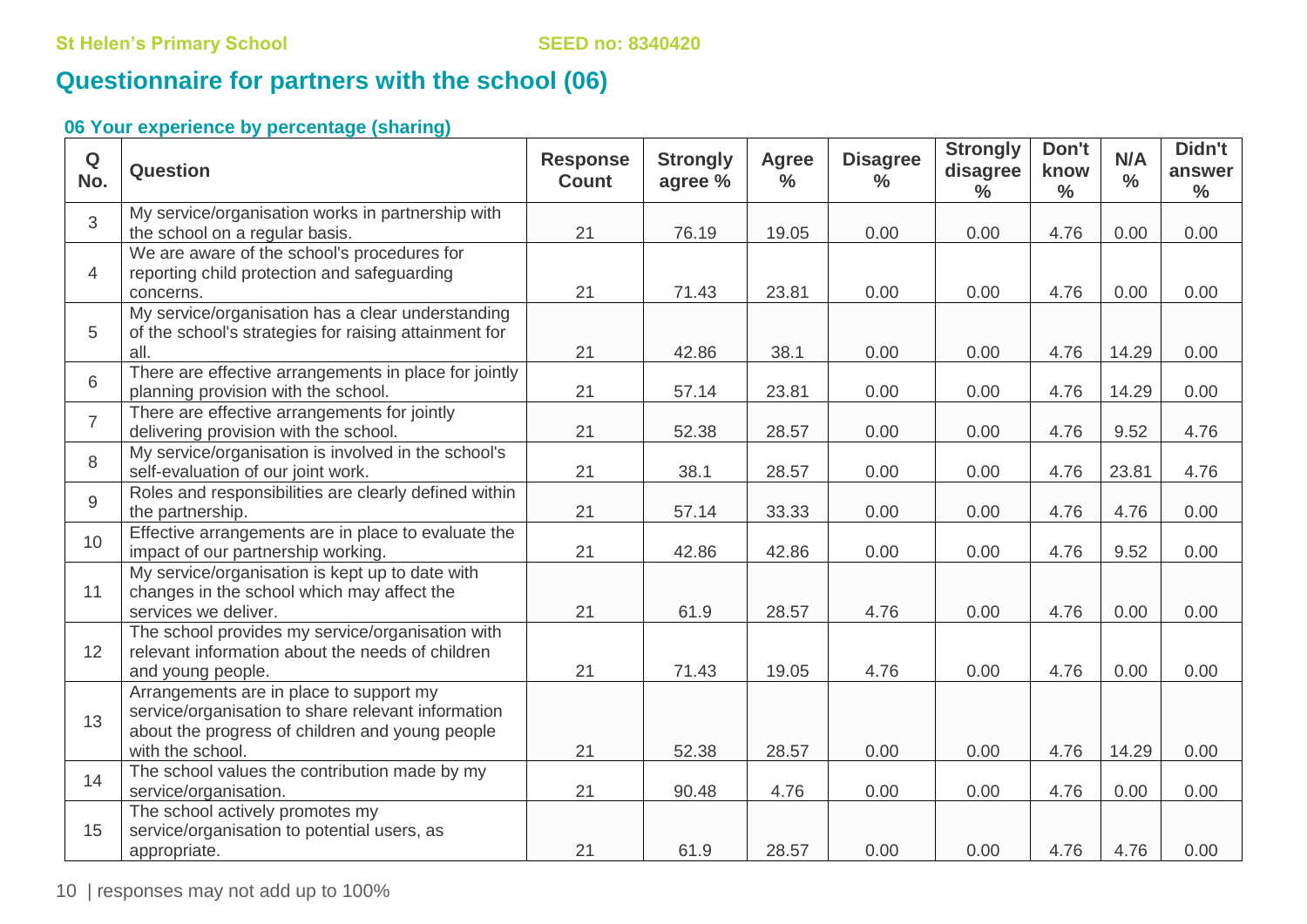| Q<br>No. | <b>Question (cont.)</b>                                                                                                     | <b>Response</b><br><b>Count</b> | <b>Strongly</b><br>agree % | Agree<br>$\frac{0}{0}$ | <b>Disagree</b><br>$\%$ | Strongly<br>disagree<br>$\%$ | Don't<br>know<br>$\%$ | N/A<br>$\frac{0}{0}$ | Didn't<br>answer<br>$\frac{0}{0}$ |
|----------|-----------------------------------------------------------------------------------------------------------------------------|---------------------------------|----------------------------|------------------------|-------------------------|------------------------------|-----------------------|----------------------|-----------------------------------|
| 16       | There are opportunities to network, share practice<br>and participate in joint training and development<br>with the school. | 21                              | 38.1                       | 33.33                  | 0.00                    | 0.00                         | 4.76                  | 23.81                | 0.00                              |
| 17       | My service/organisation has a clear understanding<br>of the social, cultural and economic context of the<br>school.         | 21                              | 61.9                       | 33.33                  | 0.00                    | 0.00                         | 4.76                  | 0.00                 | 0.00                              |
| 18       | Overall, partnership working with the school works<br>well.                                                                 | 21                              | 76.19                      | 19.05                  | 0.00                    | 0.00                         | 4.76                  | 0.00                 | 0.00                              |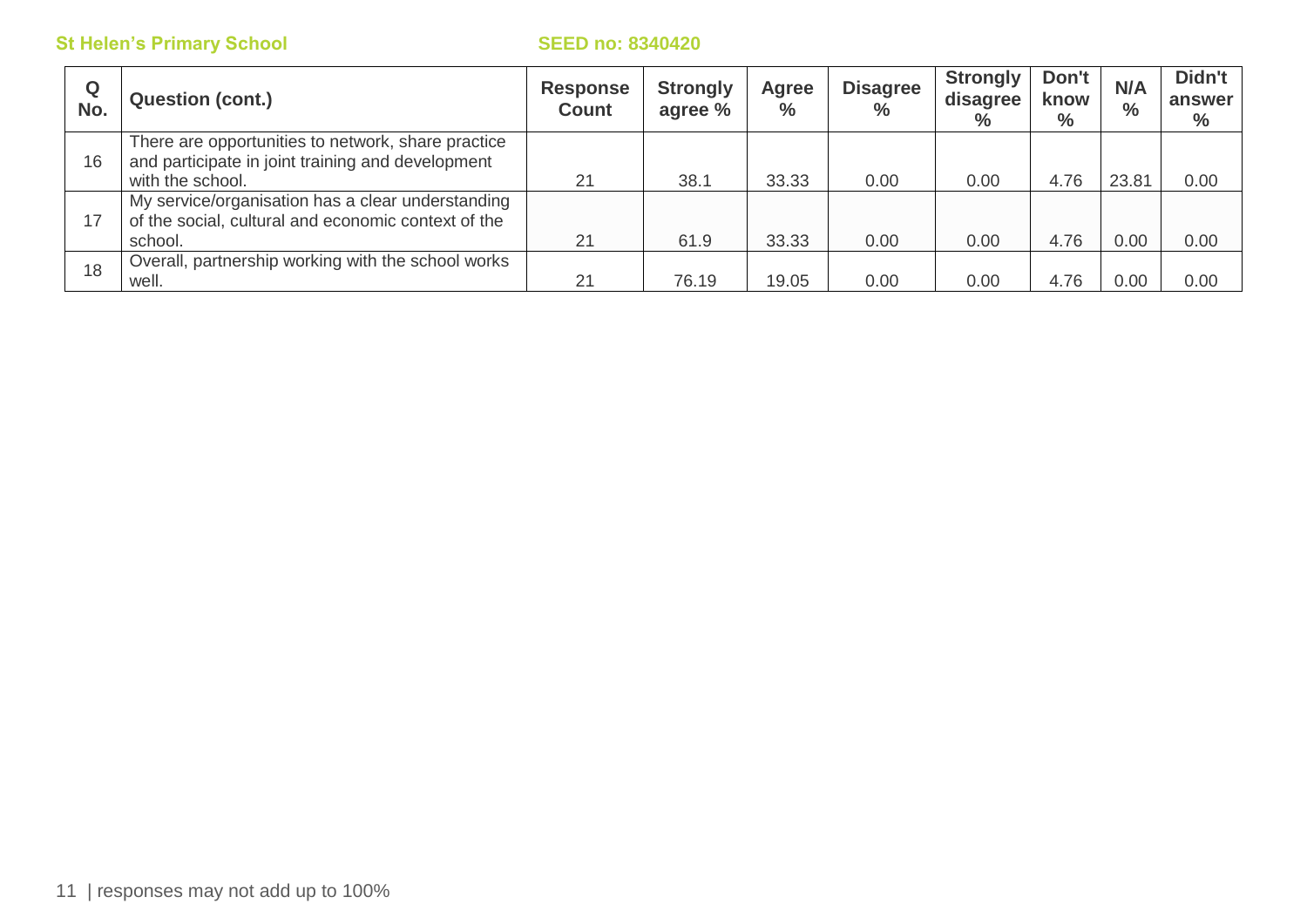### **06 Your experience by percentage chart (sharing)**

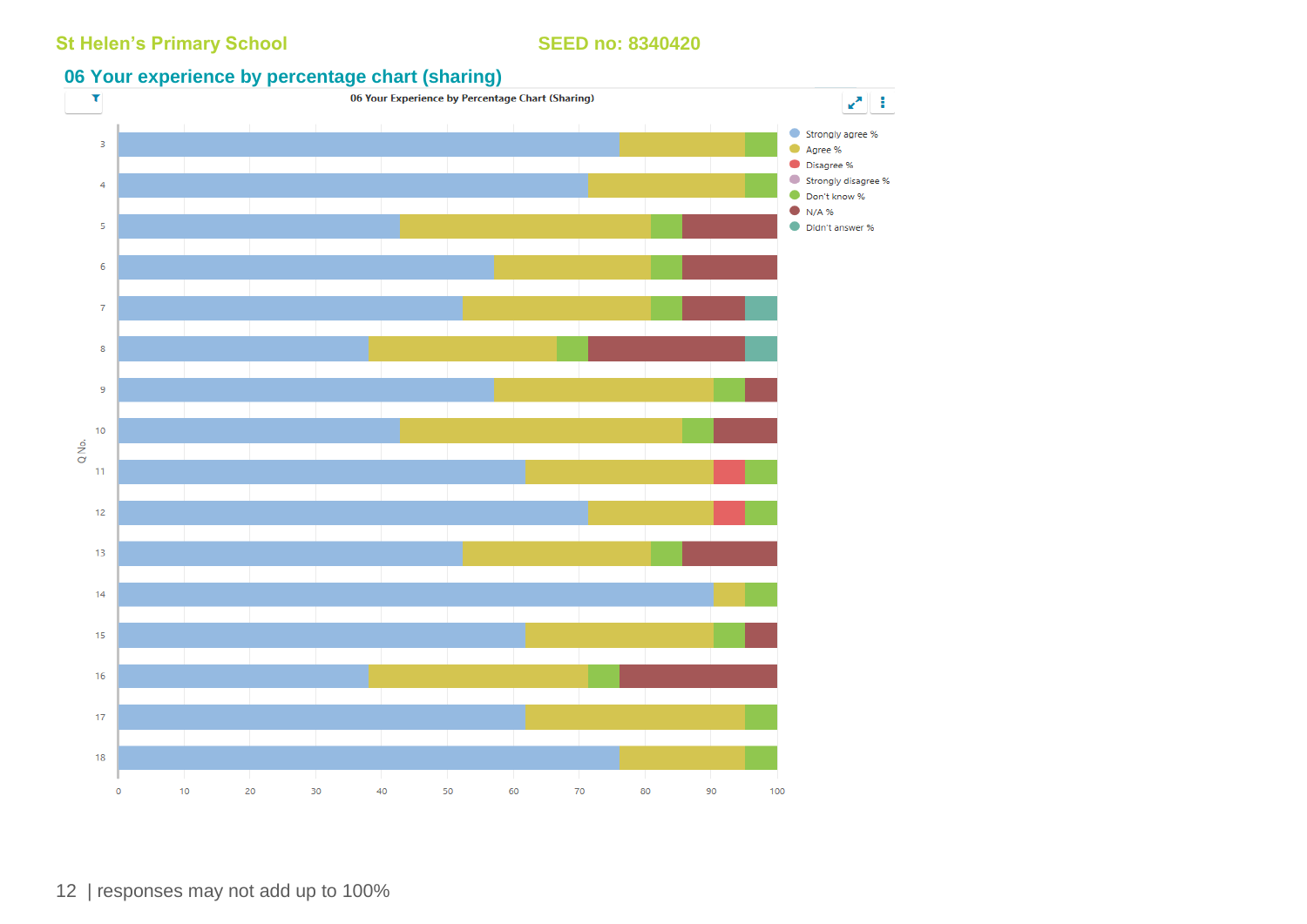# **Questionnaire for school teachers (10)**

# **10 Your experience by percentage (sharing)**

| Q<br>No.        | Question                                                                                                                            | <b>Response</b><br><b>Count</b> | <b>Strongly</b><br>agree % | Agree<br>$\frac{9}{6}$ | <b>Disagree</b><br>$\%$ | <b>Strongly</b><br>disagree<br>% | Don't<br>know<br>% | N/A<br>$\%$ | Didn't<br>answer<br>$\frac{1}{2}$ |
|-----------------|-------------------------------------------------------------------------------------------------------------------------------------|---------------------------------|----------------------------|------------------------|-------------------------|----------------------------------|--------------------|-------------|-----------------------------------|
| $\overline{2}$  | I find it rewarding to be a member of staff at this<br>school.                                                                      | 21                              | 71.43                      | 19.05                  | 0.00                    | 4.76                             | 4.76               | 0.00        | 0.00                              |
| $\mathbf{3}$    | I feel a valued part of the school's community.                                                                                     | 21                              | 76.19                      | 14.29                  | 0.00                    | 4.76                             | 4.76               | 0.00        | 0.00                              |
| $\overline{4}$  | I am encouraged to learn and share practice with<br>colleagues from other schools.                                                  | 21                              | 42.86                      | 47.62                  | 9.52                    | 0.00                             | 0.00               | 0.00        | 0.00                              |
| 5               | I am given the opportunity to learn and share practice<br>with colleagues from other schools.                                       | 21                              | 23.81                      | 66.67                  | 4.76                    | 0.00                             | 4.76               | 0.00        | 0.00                              |
| 6               | I have a clear understanding of the social, cultural and<br>economic context of the school.                                         | 21                              | 76.19                      | 14.29                  | 4.76                    | 0.00                             | 4.76               | 0.00        | 0.00                              |
| $\overline{7}$  | I feel appropriately supported by the school to<br>undertake my role.                                                               | 21                              | 80.95                      | 9.52                   | 0.00                    | 4.76                             | 4.76               | 0.00        | 0.00                              |
| 8               | I am supported to engage in professional learning.                                                                                  | 21                              | 66.67                      | 23.81                  | 4.76                    | 0.00                             | 4.76               | 0.00        | 0.00                              |
| 9               | My professional learning enables me to reflect on and<br>improve my practice.                                                       | 21                              | 66.67                      | 28.57                  | 0.00                    | 0.00                             | 4.76               | 0.00        | 0.00                              |
| 10 <sup>°</sup> | I have regular opportunities to undertake leadership<br>roles.                                                                      | 21                              | 52.38                      | 28.57                  | 4.76                    | 0.00                             | 0.00               | 14.29       | 0.00                              |
| 11              | I have opportunities to be involved in agreeing<br>priorities for the school.                                                       | 21                              | 61.9                       | 28.57                  | 0.00                    | 4.76                             | 0.00               | 4.76        | 0.00                              |
| 12              | I am actively involved in the school's ongoing self-<br>evaluation.                                                                 | 21                              | 80.95                      | 9.52                   | 4.76                    | 0.00                             | 4.76               | 0.00        | 0.00                              |
| 13              | GTCS standards are used to support professional<br>dialogue.                                                                        | 21                              | 61.9                       | 23.81                  | 4.76                    | 0.00                             | 4.76               | 0.00        | 4.76                              |
| 14              | I use information, including data, effectively to identify<br>and reduce inequalities in children's and young<br>people's outcomes. | 21                              | 71.43                      | 19.05                  | 4.76                    | 0.00                             | 4.76               | 0.00        | 0.00                              |
| 15              | I understand how to apply the school's procedures<br>relating to child protection and safeguarding.                                 | 21                              | 76.19                      | 19.05                  | 0.00                    | 0.00                             | 4.76               | 0.00        | 0.00                              |
| 16              | The school's vision and values underpins my work.                                                                                   | 21                              | 76.19                      | 14.29                  | 0.00                    | 0.00                             | 9.52               | 0.00        | 0.00                              |
| 17              | Staff treat all children and young people fairly and with<br>respect.                                                               | 21                              | 85.71                      | 4.76                   | 4.76                    | 0.00                             | 4.76               | 0.00        | 0.00                              |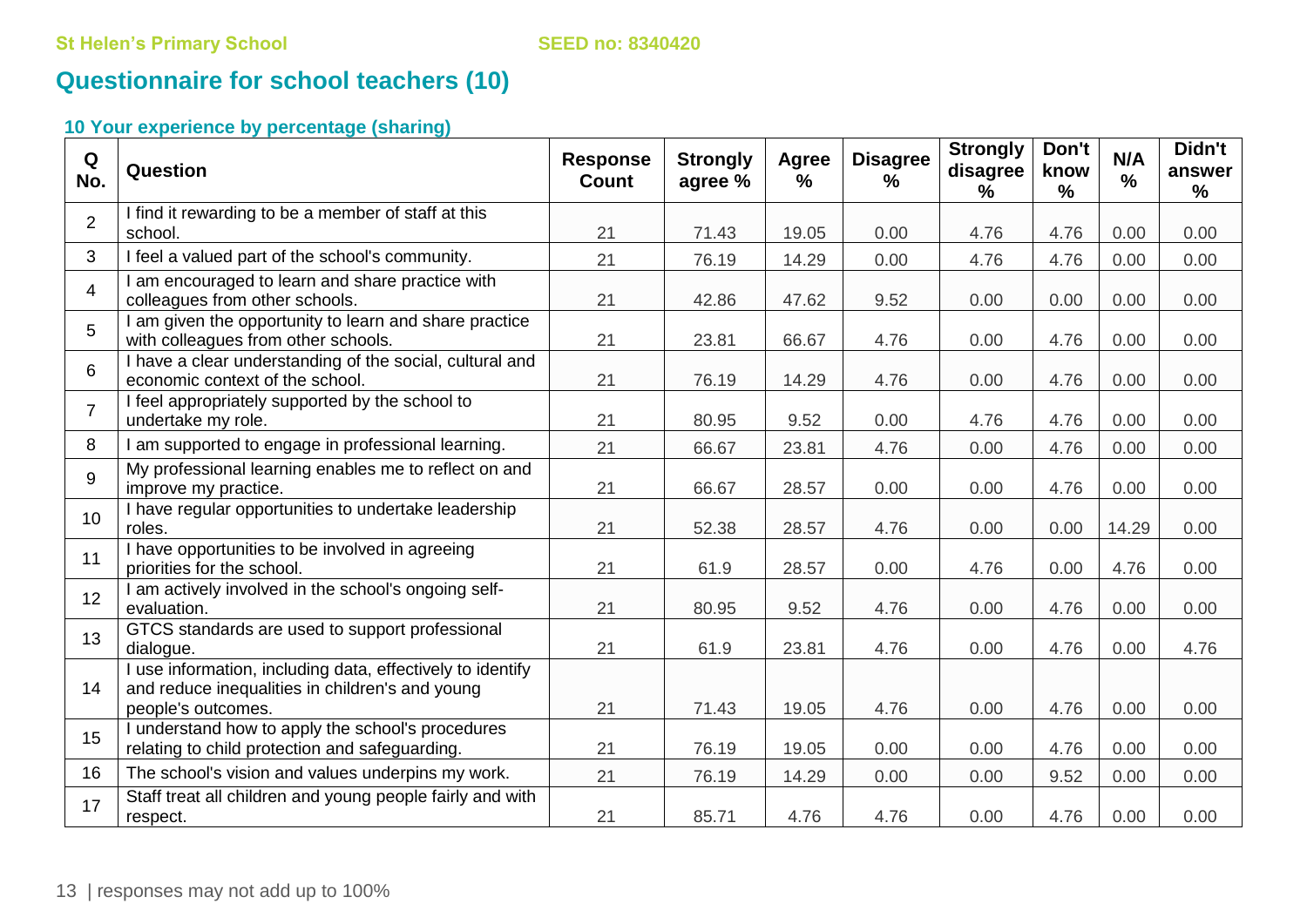| Q<br>No. | <b>Question (cont.)</b>                                                                                                                           | <b>Response</b><br><b>Count</b> | <b>Strongly</b><br>agree % | <b>Agree</b><br>$\frac{9}{6}$ | <b>Disagree</b><br>% | <b>Strongly</b><br>disagree<br>$\frac{9}{6}$ | Don't<br>know<br>$\frac{0}{0}$ | N/A<br>$\frac{1}{2}$ | Didn't<br>answer<br>$\frac{9}{6}$ |
|----------|---------------------------------------------------------------------------------------------------------------------------------------------------|---------------------------------|----------------------------|-------------------------------|----------------------|----------------------------------------------|--------------------------------|----------------------|-----------------------------------|
| 18       | Colleagues treat each other with respect.                                                                                                         | 21                              | 80.95                      | 14.29                         | 0.00                 | 0.00                                         | 4.76                           | 0.00                 | 0.00                              |
| 19       | Children and young people are encouraged and<br>supported to treat others with respect.                                                           | 21                              | 85.71                      | 9.52                          | 0.00                 | 0.00                                         | 4.76                           | 0.00                 | 0.00                              |
| 20       | Children and young people are well behaved.                                                                                                       | 21                              | 23.81                      | 66.67                         | 4.76                 | 4.76                                         | 0.00                           | 0.00                 | 0.00                              |
| 21       | The school deals effectively with any bullying.                                                                                                   | 21                              | 61.9                       | 28.57                         | 0.00                 | 4.76                                         | 0.00                           | 4.76                 | 0.00                              |
| 22       | I am provided with feedback when I report an incident.                                                                                            | 21                              | 52.38                      | 38.1                          | 4.76                 | 0.00                                         | 0.00                           | 4.76                 | 0.00                              |
| 23       | Staff at all levels within the school communicate<br>effectively with each other.                                                                 | 21                              | 66.67                      | 23.81                         | 0.00                 | 4.76                                         | 4.76                           | 0.00                 | 0.00                              |
| 24       | The school's arrangements for engaging parents in<br>their child's learning are effective.                                                        | 21                              | 71.43                      | 23.81                         | 0.00                 | 0.00                                         | 4.76                           | 0.00                 | 0.00                              |
| 25       | The school is well led and managed.                                                                                                               | 21                              | 57.14                      | 33.33                         | 0.00                 | 4.76                                         | 4.76                           | 0.00                 | 0.00                              |
| 26       | Collaborative working across the school is effective in<br>taking forward improvement.                                                            | 21                              | 52.38                      | 38.1                          | 0.00                 | 0.00                                         | 9.52                           | 0.00                 | 0.00                              |
| 27       | Children and young people are engaged in their<br>learning.                                                                                       | 21                              | 47.62                      | 47.62                         | 0.00                 | 0.00                                         | 4.76                           | 0.00                 | 0.00                              |
| 28       | I give children and young people regular feedback<br>which helps them to progress.                                                                | 21                              | 61.9                       | 33.33                         | 0.00                 | 0.00                                         | 4.76                           | 0.00                 | 0.00                              |
| 29       | Children and young people are provided with<br>experiences which meet their learning needs.                                                       | 21                              | 61.9                       | 33.33                         | 0.00                 | 0.00                                         | 4.76                           | 0.00                 | 0.00                              |
| 30       | Children and young people are involved in talking<br>about and planning their learning.                                                           | 21                              | 38.1                       | 57.14                         | 0.00                 | 0.00                                         | 4.76                           | 0.00                 | 0.00                              |
| 31       | Children and young people are involved in setting their<br>learning targets.                                                                      | 21                              | 33.33                      | 61.9                          | 0.00                 | 0.00                                         | 4.76                           | 0.00                 | 0.00                              |
| 32       | Children and young people have the opportunity to<br>lead their learning.                                                                         | 21                              | 19.05                      | 76.19                         | 0.00                 | 0.00                                         | 4.76                           | 0.00                 | 0.00                              |
| 33       | I receive appropriate support for planning, preparation<br>and assessment.                                                                        | 21                              | 66.67                      | 23.81                         | 0.00                 | 4.76                                         | 4.76                           | 0.00                 | 0.00                              |
| 34       | The school has effective strategies to support children<br>and young people with their learning, including those<br>requiring additional support. | 21                              | 47.62                      | 42.86                         | 0.00                 | 4.76                                         | 4.76                           | 0.00                 | 0.00                              |
| 35       | Staff have a shared understanding of their<br>'responsibility of all' in literacy and numeracy and<br>health and wellbeing.                       | 21                              | 76.19                      | 19.05                         | 0.00                 | 0.00                                         | 4.76                           | 0.00                 | 0.00                              |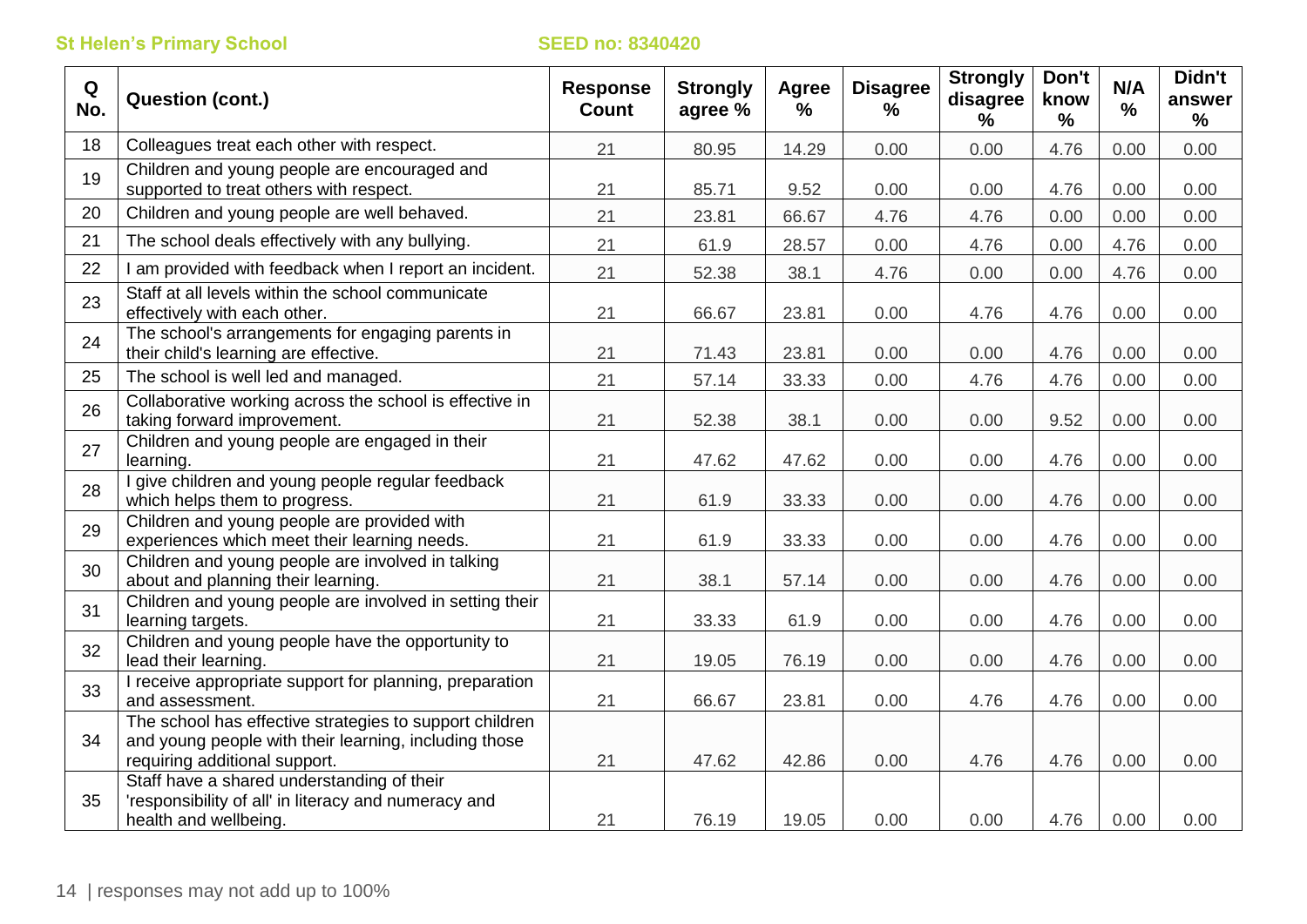| Q<br>No. | <b>Question (cont.)</b>                                                                                                    | <b>Response</b><br><b>Count</b> | <b>Strongly</b><br>agree % | Agree<br>$\%$ | <b>Disagree</b><br>$\frac{0}{0}$ | <b>Strongly</b><br>disagree<br>$\%$ | Don't<br>know<br>$\%$ | N/A<br>% | Didn't<br>answer<br>% |
|----------|----------------------------------------------------------------------------------------------------------------------------|---------------------------------|----------------------------|---------------|----------------------------------|-------------------------------------|-----------------------|----------|-----------------------|
| 36       | Moderation activities are helping me to make sound<br>professional judgements.                                             | 21                              | 42.86                      | 52.38         | 0.00                             | 0.00                                | 4.76                  | 0.00     | 0.00                  |
| 37       | I have regular opportunities to help shape the<br>curriculum through discussions with colleagues,<br>parents and partners. | 21                              | 42.86                      | 47.62         | 4.76                             | 0.00                                | 4.76                  | 0.00     | 0.00                  |
| 38       | am aware of and involved in the school's strategies<br>for raising attainment for all.                                     | 21                              | 61.9                       | 28.57         | 4.76                             | 0.00                                | 4.76                  | 0.00     | 0.00                  |